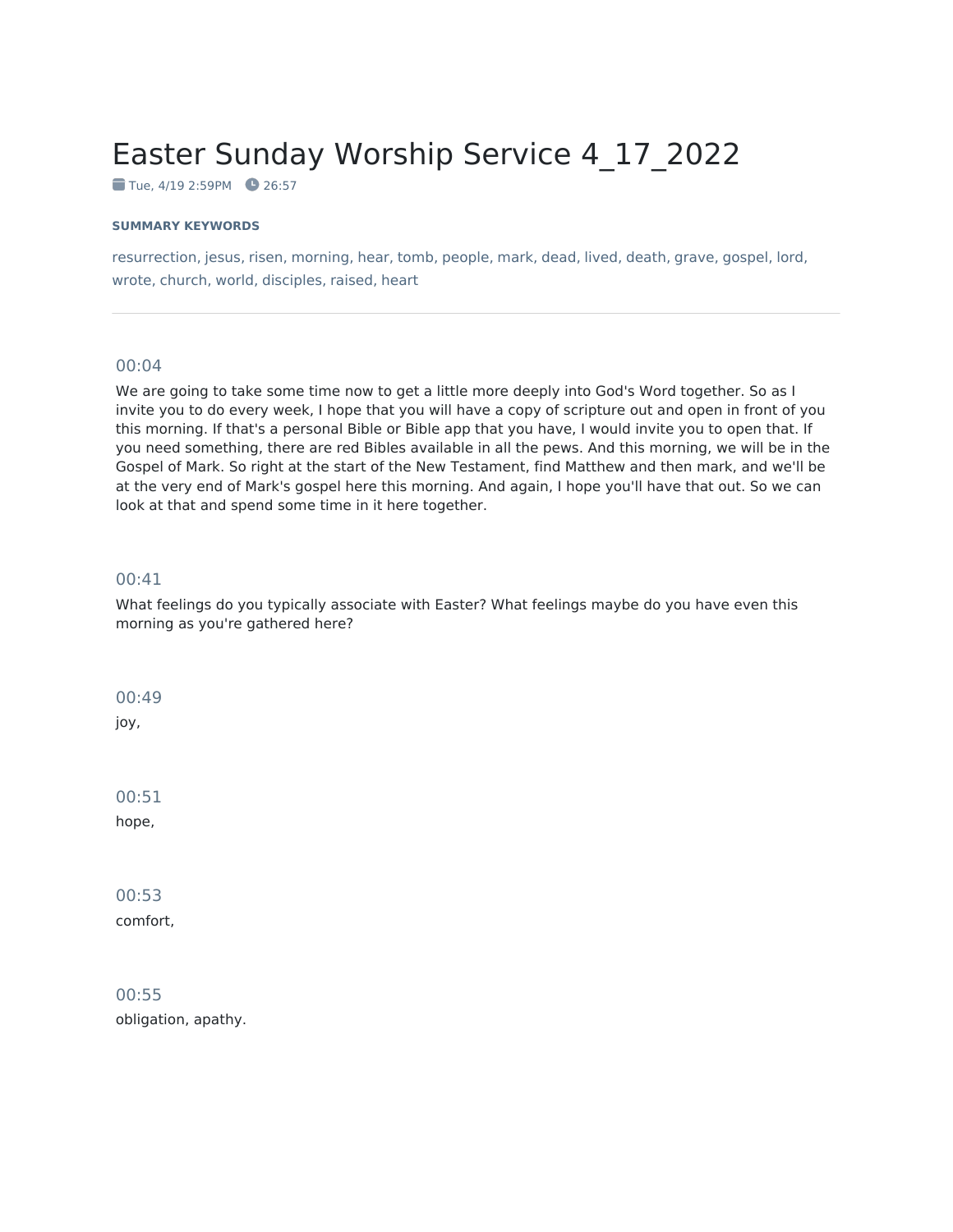What are you feeling this morning?

# 01:01

You know, it's interesting to notice what the gospel accounts record the people who were there at Jesus first resurrection is feeling that morning, it says that they were alarmed,

## 01:10

says they were frightened.

# 01:13

So they were perplexed. It says they were astonished with what was happening there. And they didn't know what to make of this. Why?

## 01:21

Why would the good news of Jesus produce those kinds of reactions from people who first encountered an empty tomb and arisen Lord, and how might those kinds of reactions, maybe help us to better grasp what it is it's actually happening here this day?

## 01:36

This morning, we're going to look at another resurrection account that we find in Mark's gospel and and if you've never heard this one before, you may be surprised by some of the things that he includes in there. Even if you've heard this one 100 times before, I want you to listen. Because you may find that it challenges the complacency that too many of us bring to a day like this. Before we get into it, though, let me invite you once more, to pray with me.

# 02:01

Great and gracious God, we come with distracted minds and with distraught hearts. So we pray that you would calm us

# 02:10

that you would comfort us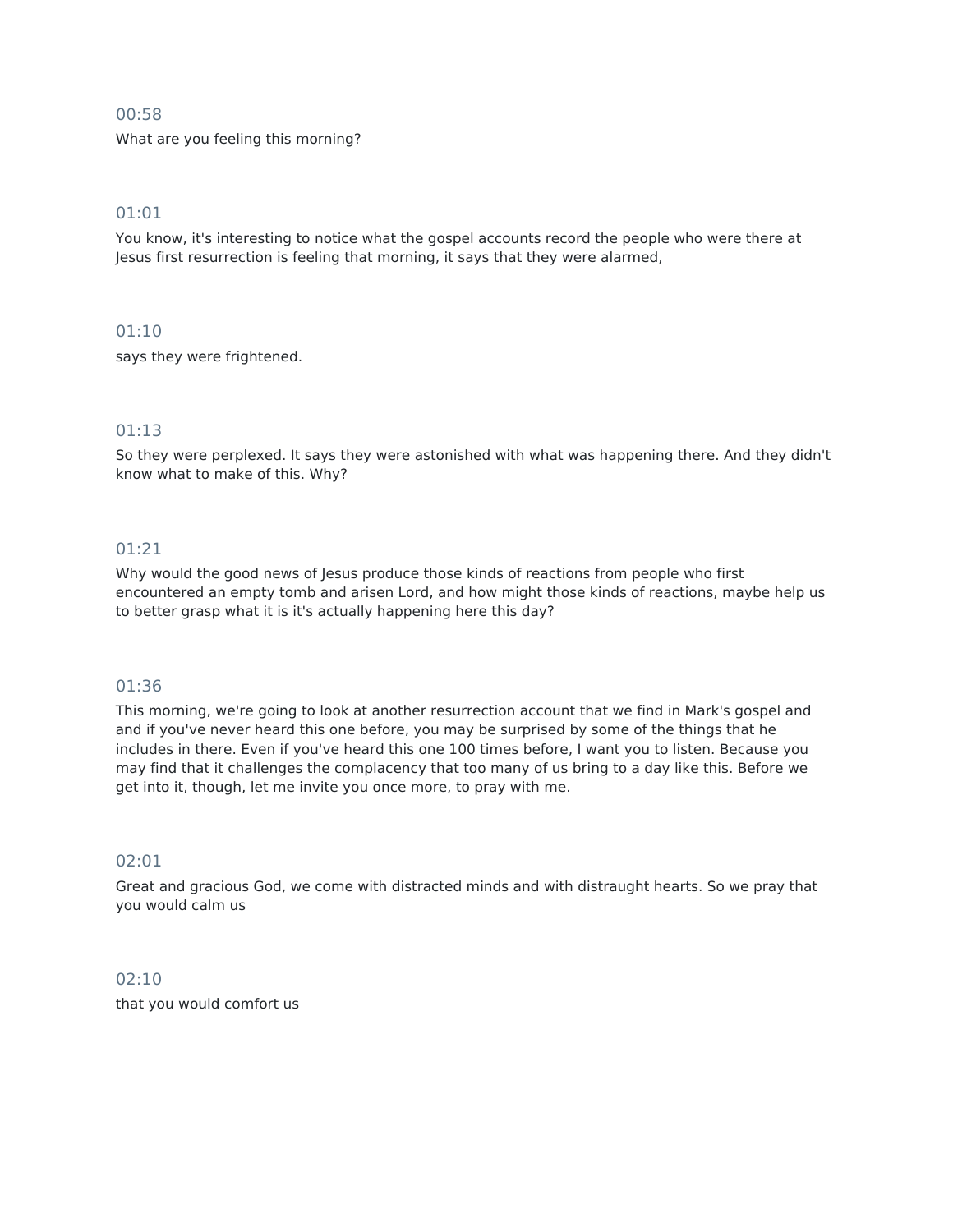that you would help us to focus on you. As we listened to your word give us a fresh understanding of your grace, and live in us by your Spirit.

# 02:23

Lord, I pray that the words of my own mouth and the meditation of all of our hearts would be acceptable in Your sight for We pray this in the name of Jesus. Amen.

## 02:36

Each one of the four accounts for Gospel accounts includes a story of the Resurrection morning there at the beginning of the service we heard and part of the recording part of the account that Luke records in his Gospel. Most people agree that Mark was the earliest of the written gospels, it was probably written down about 20 years or so after Jesus death and resurrection, and that it reflects the eyewitness accounts of Peter who was himself there that morning. So that's just something to have in mind. As you hear these words, we're going to look at Mark chapter 16, verses one through eight. This again is the word of the Lord.

## 03:12

When the Sabbath was passed, Mary Magdalene, and Mary the mother of James and Salome, bought spices so that they might go and anoint him. And very early, on the first day of the week, when the sun had risen, they went to the tomb. And they were saying to one another, who will roll away the stone for us from the entrance of the tomb. And looking up, they saw that the stone had been rolled back, it was very large. And entering the tomb, they saw a young man sitting on the right side, dressed in a white robe, and they were alarmed.

## 03:43

And he said to them, Do not be alarmed. You see, Jesus of Nazareth, who was crucified, He has risen, he is not here, see the place where they laid him. But go tell his disciples and Peter that he is going before you to Galilee, there you will see him, just as he told you.

## 04:02

They went out and fled from the tomb for trembling, and astonishment had seized them. And they said nothing to anyone, for they were afraid.

#### 04:15

That's an interesting ending, isn't it?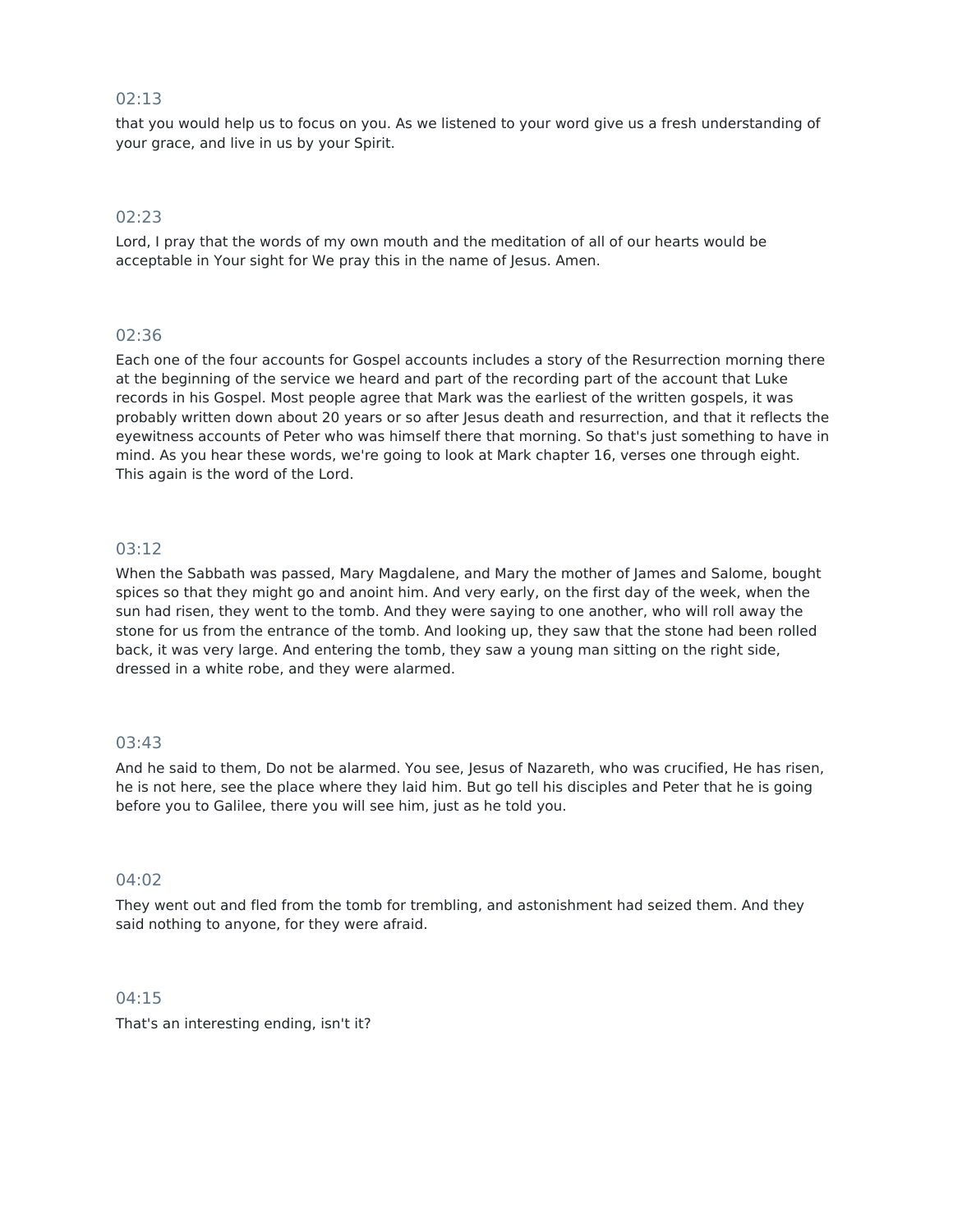This is what I want to consider with you here this morning. First, what is so unique about marks ending? Why does it end in such an interesting and kind of unique way? And then second, how it is that wonder and trembling and astonishment had seized the women who were there that morning? Why was that their response? Then we'll consider how it is that the resurrection changes everything before finally asking, how do we respond then to those things?

## 04:44

If this is what's happened, if this is what it means, how do we respond to that?

#### 04:48

Let's look a little more at marks ending though here. It is a rather unique ending and one of the first questions that comes up is where exactly does Mark's gospel end? You may notice that in your Bibles, you may see that most of them will have verses nine through 20.

#### 05:00

In little brackets, and it may say something like the earliest manuscripts don't have these. And the historical evidence does show us that the earliest copies of Mark's gospel that we have stopped at the end of verse eight, but very early on and very regularly, those other verses were included, they have a long history of acceptance and use within the church. If you look at the literary evidence, Mark has a very terse style, a particular kind of a vocabulary that he uses. And what you find in those final verses are a little bit different from that. It seems like they're borrowing material from some of the other Gospel accounts in order to provide a more satisfactory ending, because they too probably said, That's a weird way to end your gospel. There's more to the story than that. So the material that they contain, its faithful to the rest of the biblical witness it is, it's faithful to the rest of the biblical witness. And you can consider them a legitimate epilogue to what Mark himself wrote. But Mark was trying to have a kind of abrupt ending there. And you say why?

#### 05:59

It's also important to remember this, by the time that Mark wrote this gospel, churches had been planted all throughout the Mediterranean region. In fact, most of the letters that we have in the New Testament had already been written and circulated widely. And all of them talk about the fact that Jesus is risen, that he is alive, that He is Lord. So Mark knew that everybody had that information. The women may have been silent that first morning, but they didn't stay silent. They did go out and tell that good news, Mark knew that his readers knew that he knew that his readers knew that. So he's trying to show us something here. He's trying to show us that the resurrection, and the new reality that it launches is stunning news, staggering news, news that we can't really get our heads and hearts around at first encounter. That's what I want to consider with you here. That is, our ending is meant to show us that for those who experienced it that first morning, that's what we see. We see that trembling and astonishment had seized them as mark indicates there.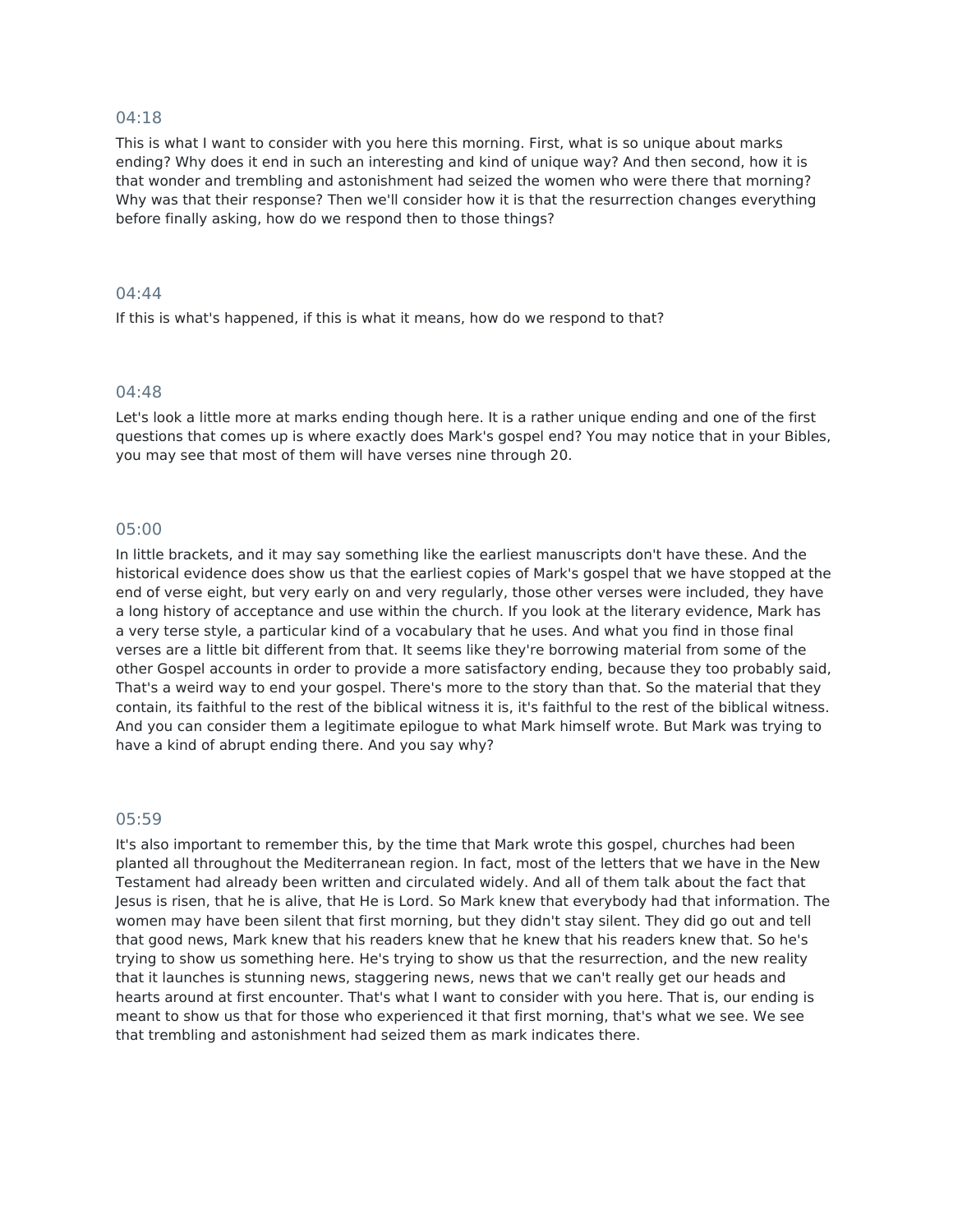Now Jesus had on at least on at least three occasions, he had told his disciples that he was going to Jerusalem in order to die. And then on the third day, he would rise again, we can assume that they had spread that word, at least among some of the inner circles, most likely these women had heard that and yet, they still didn't actually expect to find that.

# 07:17

They went there that morning, prepared to engage in some Jewish ceremony, burial ceremonies and customs that they had there. It says in verse one, that they took spices and oils to anoint him that was part of the tradition, part of the ceremonial practice. They couldn't do it earlier than that. Jesus died on Friday afternoon at sunset, that day was the beginning of the Sabbath. So they couldn't do it, then they wanted their first occasion they could. And they went there to perform those things. But what they encountered did not meet their expectations. And they didn't know what to do with that.

#### 07:46

Even on their way there, they said, Who's going to move the stone for us, because if you look back, the very last verse of chapter 47 tells us that those women were there, they saw the tomb sealed up. Matthew goes on to include the extra detail that after the stone was put in place, Pilate, the governor had it sealed, and had some guards placed in front of it. So they didn't expect to find it moved out of the way when they got there. And yet it was, and then they went in, in the body of Jesus was not there.

#### 08:13

I can't say for sure what expectations they had that morning. But a dead body being where they left, it was probably on the list.

#### 08:21

And they showed up and he wasn't there. And then they hear this announcement that Jesus is risen. Mark says there was a young man dressed in white clothes, Matthew and John's Gospel make explicit what John was, or what Mark was clearly implying here is that this was an angel. This was an angel announcing this good news.

#### 08:41

I pretty regularly get asked what the Church believes about various social or political or theological topics, and those things are important to discuss. But the one claim about which the church must be crystal clear before anything else, the one stance we must take, that cannot ever be ambiguous and does not depend upon public opinion polls, is the announcement that morning, Jesus of Nazareth who was crucified is risen.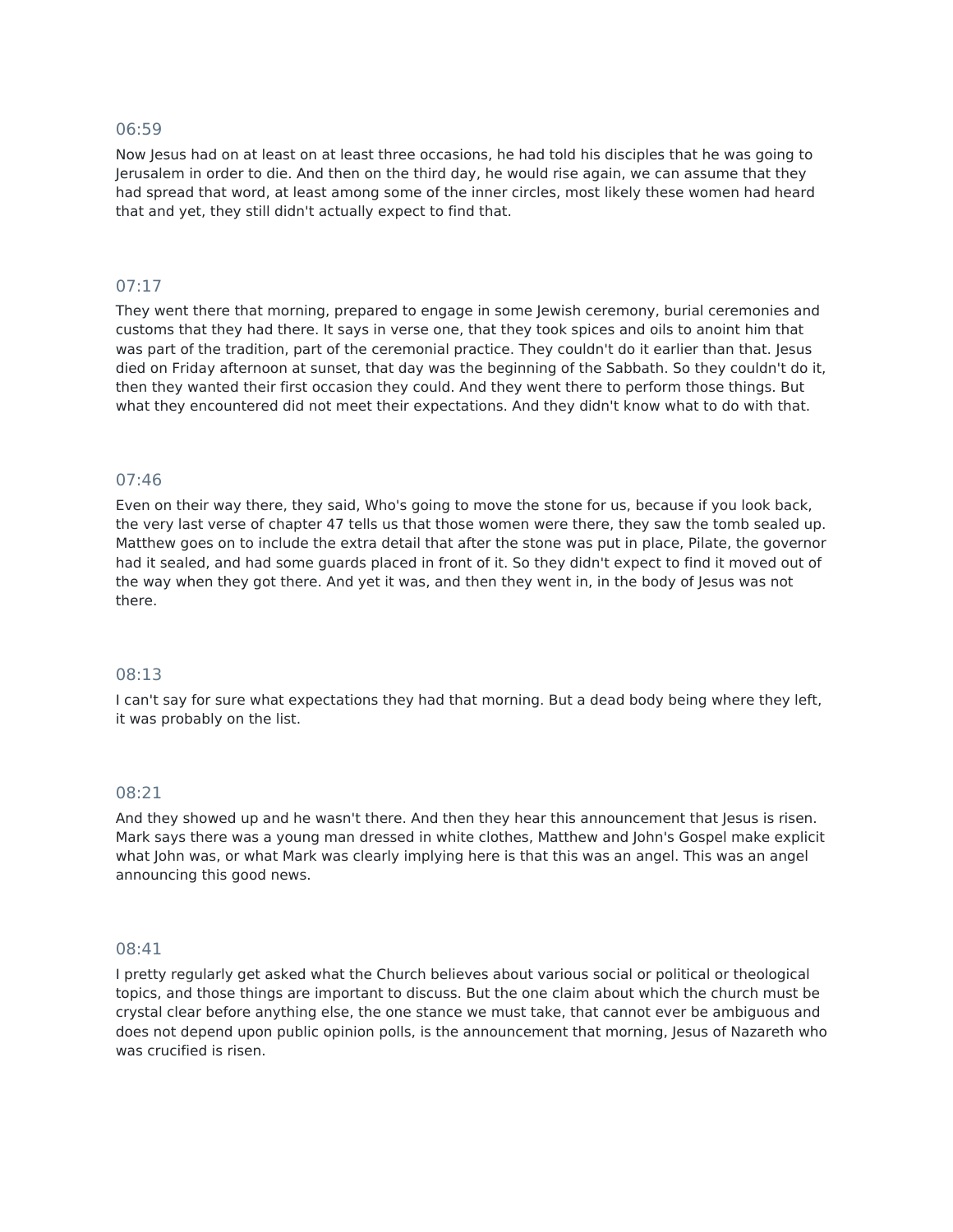That's it. That's the heart of it.

## 09:13

Jesus of Nazareth, who was crucified is risen. That's that's a very specific claim. It's got a very particular content. If you were here with us last week, we talked about that that's a necessity in our faith. We make specific claims with particular content about what we believe this is exactly one of those things Jesus of Nazareth, the one who called the seas, the one who fed the multitudes the one who healed the sick and welcomed downcast, the one who gave sight to the blind, the one who heralded the kingdom of God, that one. He was crucified

# 09:45

for the sins of His people taking the just judgment that hangs over our heads upon himself and getting rid of that penalty of sin and he this one is risen.

## 09:56

Now, that's not a metaphor. Sometimes we talked about the rest

## 10:00

erection is if it's a metaphor, like you just get a second chance Jesus was raised bodily, visibly on the third day, the rest of the New Testament goes on to say people ate meals with him. They talked with him, they saw Him they heard him, he appeared to a lot of different people, sometimes individually, sometimes in small groups, we're told on at least one occasion to more than 500 people at one time. So by any historical criteria, Jesus resurrection is one of the most well attested events in the ancient world, those who disbelieve that he was bodily invisibly raised from the dead, do so not because the evidence is lacking, but because the idea of resurrection is just too far for them to go.

# 10:40

And that was even the first instinct of the women that morning, it would have been the first instinct of anyone that morning. You know, sometimes you hear news or you see something, you say, I, you gotta give me a minute here. I'm going to need to try to get my head around this. That's exactly what's going on there trembling and astonishment had seized them, because they recognize the staggering implications of this. They knew that this is not what was supposed to happen to dead bodies.

11:06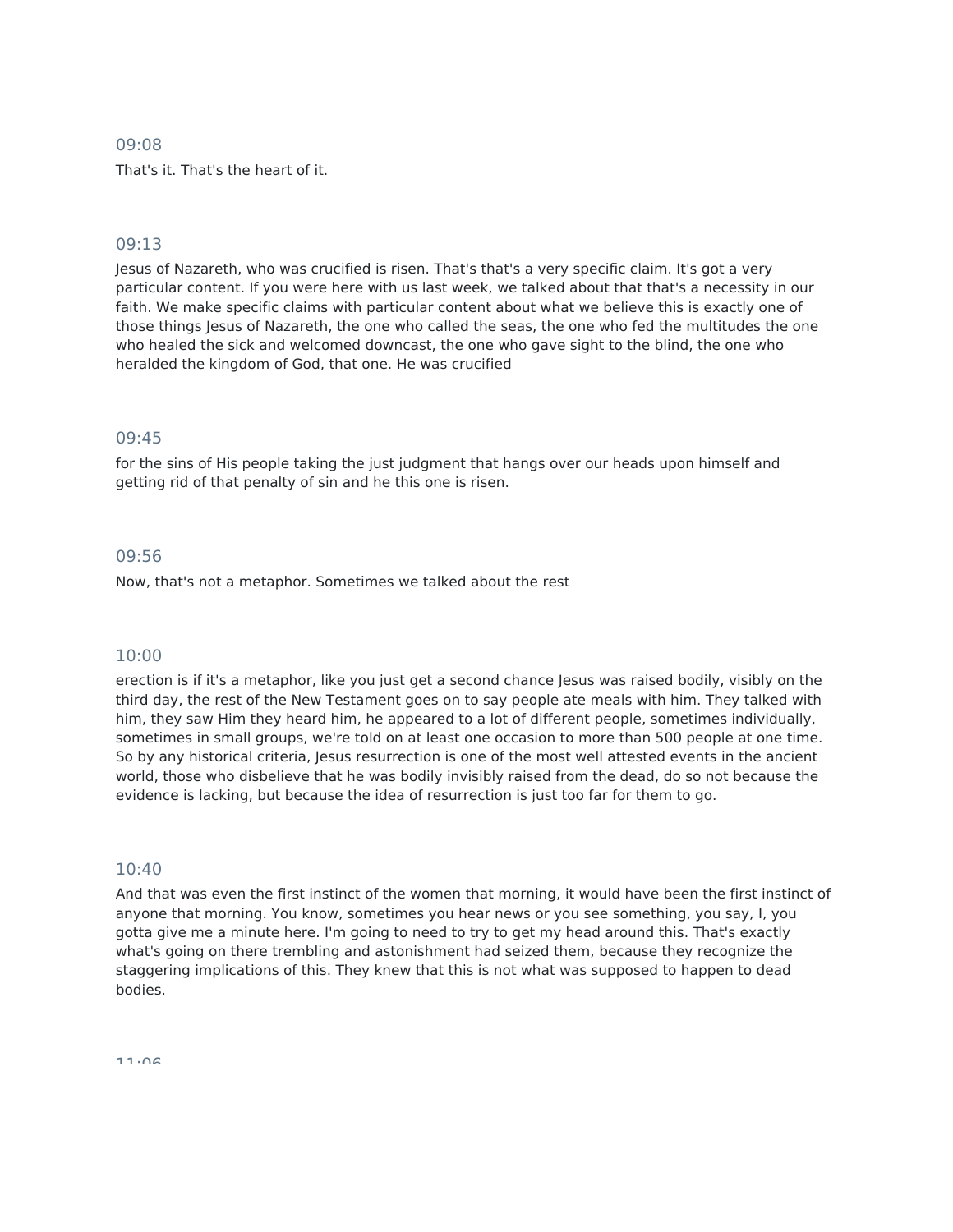Occasionally, you'll hear things like people people will suggest occasionally that well, it was easy for ancient people to believe in the resurrection because they didn't know any better. They were hopelessly pre scientific. They were prone to accept all kinds of superstitions and fables. But we in the modern world with our enlightened minds, we are not prone to accepting such kind of fables as that. And that's the attitude that CS Lewis very famously called chronological snobbery.

#### 11:33

Like the women at the tomb may not have known how to play an Xbox game, or drive a car or post a Tiktok video or split an atom. But they knew that when something was dead, it was dead. They knew that they understand how this works, and Jesus was dead. And crucifixion was a cruelly perfected form of execution if you didn't die from asphyxiation or dehydration, then that spear thrust that it said, the Roman Centurion did, that was a killing stroke designed to pierce the heart. And if somehow that didn't do it, he was in a tomb buried almost certainly airtight for a day and a half, they knew that this Jesus was dead. And if this Jesus was alive again, well, then that changes things.

# 12:15

And they understood that that's why they responded the way that they did this claim that Jesus is alive. It's at the very center of the Christian faith, but from that it reaches out and it impacts every aspect of our faith, and every single area of our life. Resurrection changes everything.

#### 12:34

The resurrection doesn't fit into. It doesn't fit into any of our understandings or our experiences. But it does tap into our deepest longings.

#### 12:44

There's a Danish philosopher named Soren Kierkegaard and one of his books, he said this in the grave, there is rest, but beside the grave, there is no rest. He was saying when we are faced with the reality of our mortality with death, when the shadow of death hangs over us, he says, that's a that's an uncomfortable, it's a terrifying Specter, we are unsettled by that we're not at rest,

#### 13:07

and the impulse to avoid or somehow circumvent dead, it shows itself in all kinds of stories that we tell and all kinds of projects that we undertake. It's just a couple examples. One very popular streaming show right now is upload it said in the near future, where people can people who die can upload their consciences to the digital afterlife of their choosing, and their loved ones can continue to interact with them. Now, it's categorized as a sci fi comedy drama, though there's an actual product out right now called hereafter, where they asked you to submit voicemails, emails, text messages, anything that a loved one of yours has left behind. And they create a neural network for that to produce a Siri like chat bot so you can talk with your loved one after they have gone. So there are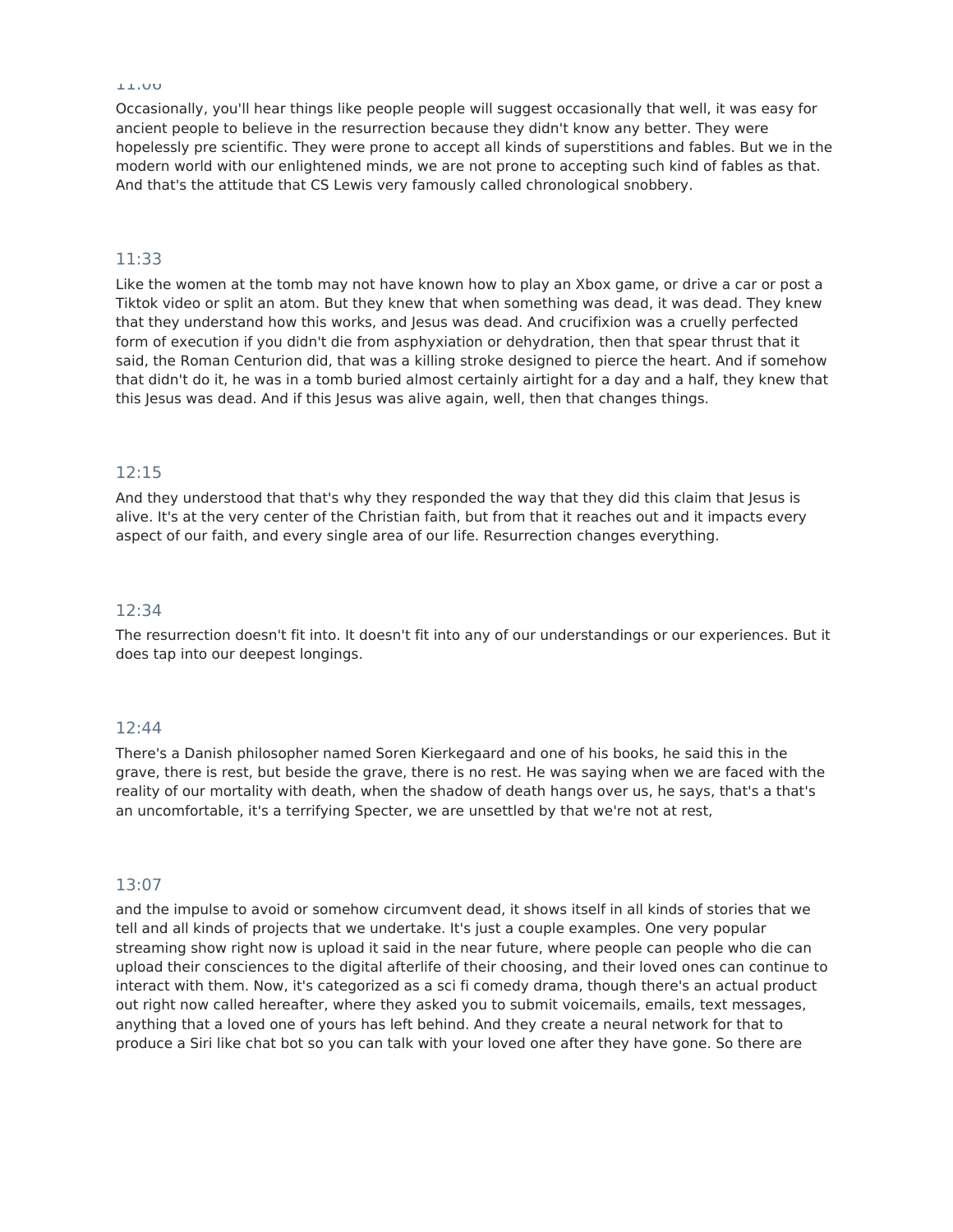things that we are doing based on current technology that make the past we think, Well, maybe it is possible to overcome that we're thinking that maybe this is possible. But every single generation, every story, every culture has told some kind of story and has undertaken some kind of project to try to avoid or circumvent these things. Everything from the search for the fountain of youth to daily multivitamins isn't a is an attempt to escape death or extend life.

## 14:22

Every one of them there's an impulse there, we recognize that and the burden of that longing,

## 14:27

the burden of that longing to somehow escaped death and extend life, it weighs most heavily. When we find ourselves as Kierkegaard said, beside the grave.

# 14:40

When we go through a global pandemic, when we see war in Ukraine, when there's famine, or cancer, or tragic accidents are shootings in our city, when our mortality is clearly exposed, so to is our longing to hear that someone has dealt with this

## 15:00

and the resurrection changes than this because it Institute's an entirely new reality.

## 15:06

There's a Dutch Reformed theologian named Herman Bhavan, who once said this, the physical resurrection of Christ is not an isolated historical fact. It's inexhaustibly rich and meaning for Christ Himself, for the church, and for the whole world.

## 15:22

In exhaustively written meaning for Christ himself for the church, and the whole world, it is inexhaustible. But I think there are at least three major implications that I want to just give you quickly here right now, three major implications. The first one is that death has been defeated.

## 15:37

We see in the red that we see in the crucifixion on on Friday, we see in the crucifixion on Friday, that Jesus has dealt with our sin that God Himself in the flesh has taken on the penalty of our rebellion upon himself, he's dealt with that. And then we see in the empty tomb that death itself has been defeated that the greatest weapon in the arsenal of the enemy has been stripped of its power, that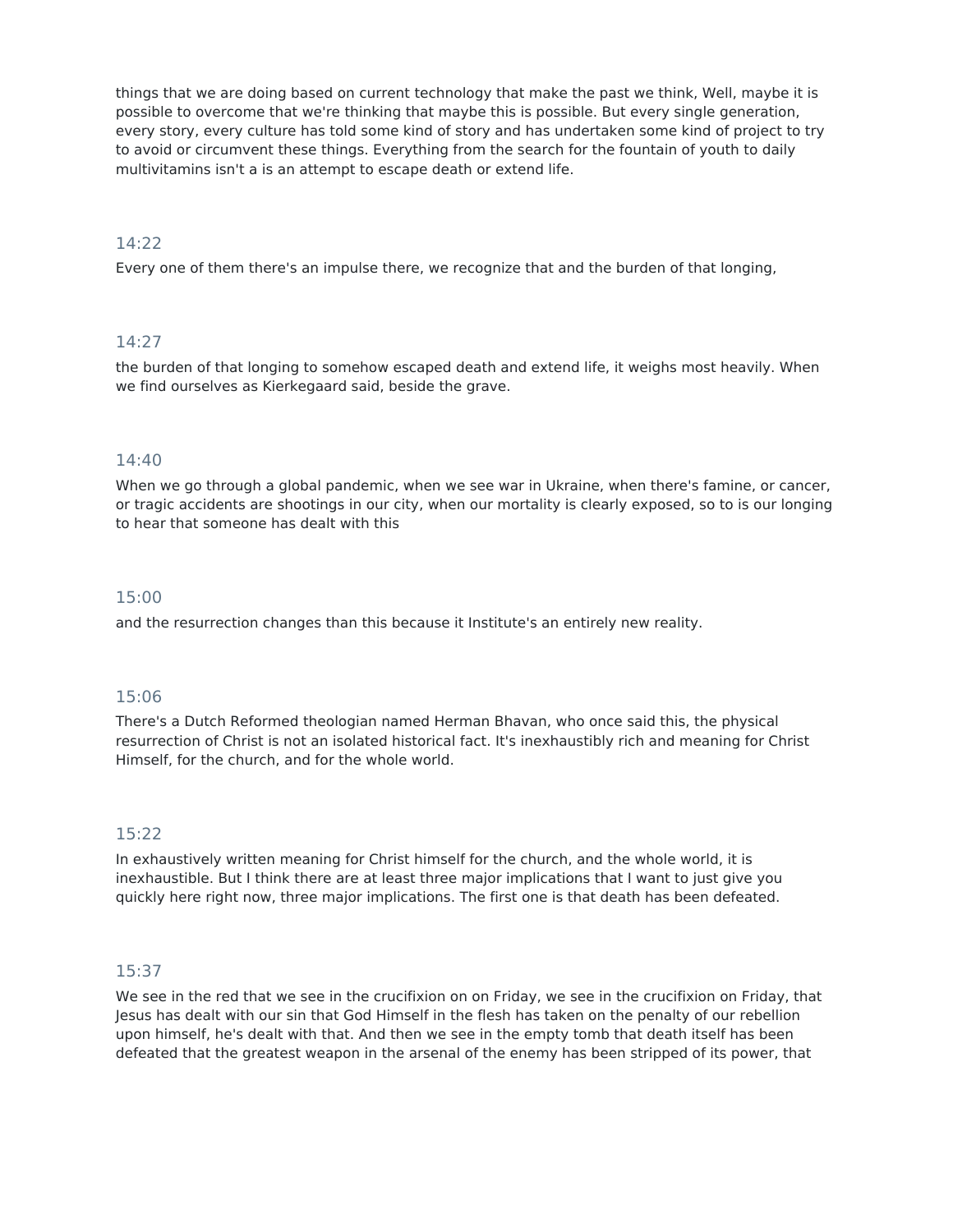the grave is no longer some prison from which none can escape, that the immovable stone stone has been rolled away. Like Jesus didn't raise from the grave only to die again. Sometime later, He is ALIVE, He is risen. And the resurrection confirms that death is not the final word in the story any longer. That's the first thing.

# 16:21

The second is that the resurrection shows us that Jesus is Lord overall.

## 16:27

It's in Matthew 28, after his resurrection that Jesus says all authority, All authority in heaven and on earth has been given to me.

## 16:36

If we see this one who was able to stand and walk out of the tomb, then we see one who has an unrivaled and unparalleled authority over all things. And after His resurrection, Jesus spent 40 days with his disciples before He ascended bodily and visibly into heaven before, as Hebrews one says, he took a seat at the right hand of the Majesty on high. And if that same Jesus is living in ruling and reigning over all things now then that's going to shape and impact the way that we interact with one another in the way we interact with this world and every single corner of our life.

## 17:08

If you want to read a really sustained and prolonged reflection upon this, there's a professor named Oliver O'Donovan, wrote a book called resurrection in moral order. And he shows how the risen Lord Jesus, this understanding of a risen Lord, who rules and reigns undergirds and informs everything about who we claim to be and what we claim to do. But it shows us that Jesus is Lord Overall, it's a second thing. The third is that the resurrection shows us where the story is heading.

## 17:34

And shows us where the story is going. It's in Acts chapter one, after the 40 days with his disciple, that the risen Jesus ascended into heaven bodily visibly ascended into heaven, and the angels who are there, said, the disciples this same Jesus is going to come again, just as you saw him. And when he does return, he will judge the living in the dead, He will usher in the fullness of the new creation, all of those who belong to Him will also be raised just as he was, and will delight in the full beauty and wonder of the new creation that Scripture so often talks about.

## 18:07

The passage did Rhonda read just a little bit ago, and Isaiah 25 is one of the places that talks about that the Lord says, on my mountain, I'm going to gather all people and the veil that had hung over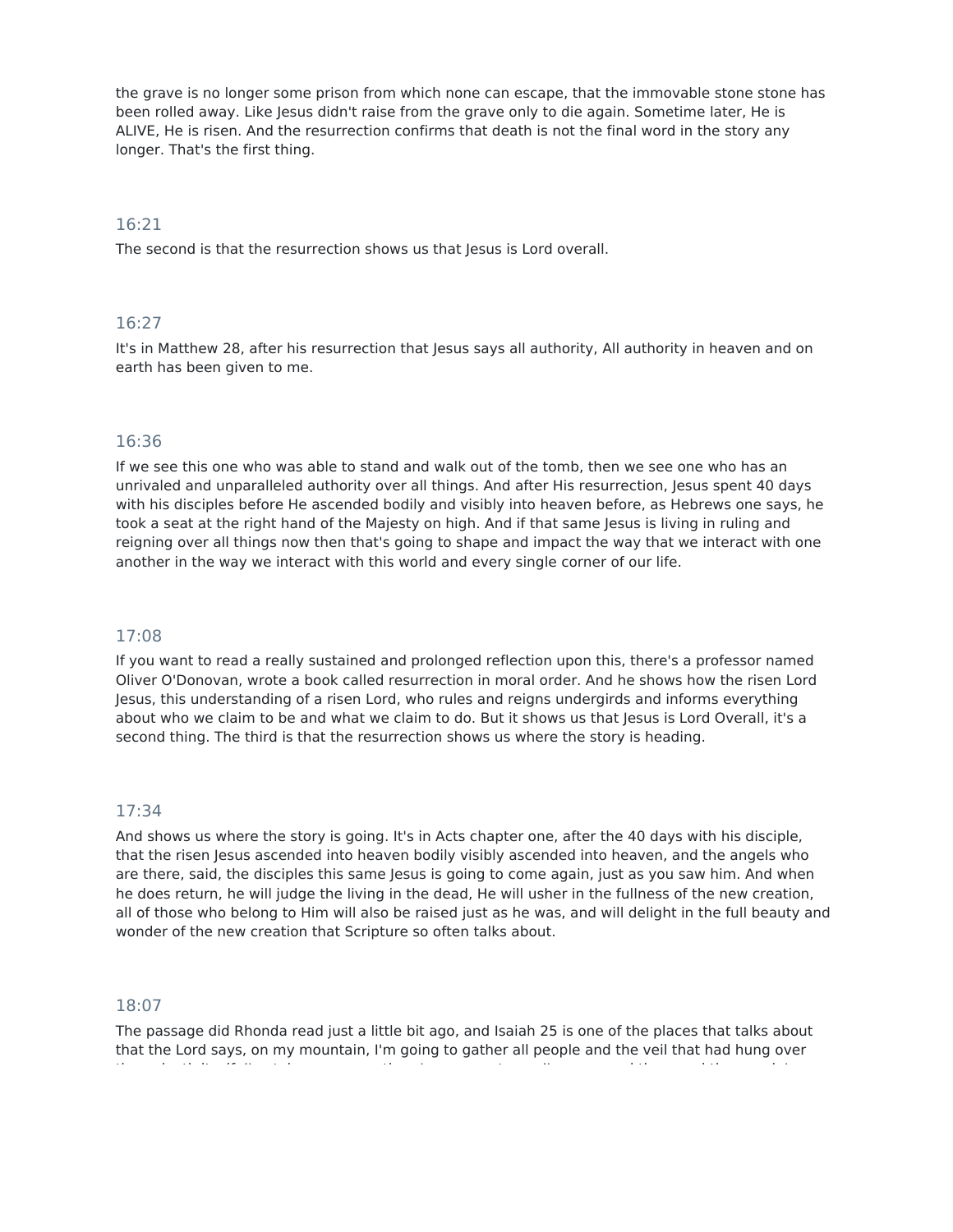them death itself, I've taken away, so there's no more tears, I've removed them and the people's responses, we have waited for God, and He is here. He's made good on this. Jesus resurrection. It's a pledge, it's a promise. It's even a prototype, if you will, of what will one day be true for all of those who belong to Him through faith. And that reality is not yet here fully. We know that.

# 18:38

It's not yet here fully. So we live in that time, kind of between the time of like the first teaser trailer for a new film, and the day that it's actually released, there is an excitement, there's an anticipation that builds for these things, but the resurrection shows us what will be true for all of those who belong to Jesus. Those are at least three of the major implications of it. And because of that, the resurrection is not some ancillary doctrine in the Christian faith. It's not just one of the things that we believe that we kind of hold off on the side.

## 19:06

Back in May of 2020, when everybody was first trying to figure out what to do with themselves, and they were forced to isolate and stay indoors for long periods of time, there was a guy named Ty Valeo, Dante, he lives in Arizona, he set a Guinness world record by stacking 485 Jenga blocks on top of one single vertical Jenga block. He calculated it all out and engineered it. There's you can watch the time lapse video of him build this thing. 485 blocks on top of one vertical block. And when he's done, it stands totally without moving for nine minutes. And then he lets one of his little sons come in and just kick the whole thing over. It's kind of fun to watch that part of it.

## 19:44

There's a passage in First Corinthians 15, that tells us that the resurrection is like that one vertical block, but there's nothing uncertain. There's nothing unstable about it. Nobody's going to come in and kick it over. In that passage. Paul says if Christ hasn't been raised from the dead, then you're still in your sins. If Christ hasn't been raised from the dead

#### 20:00

then your faith is pointless. If Christ hasn't been raised from the dead, he said, our preaching is useless. If Christ hasn't been raised from the dead, He says, all bets are off. But if he has been,

#### 20:10

then everything changes.

## 20:12

So the resurrection is not just one Bible story alongside all of the other ones. In fact, everything about Jesus is his teachings, His miracles, his compassionate love, all of those are ultimately irrelevant. If he remained dead, anybody can do that.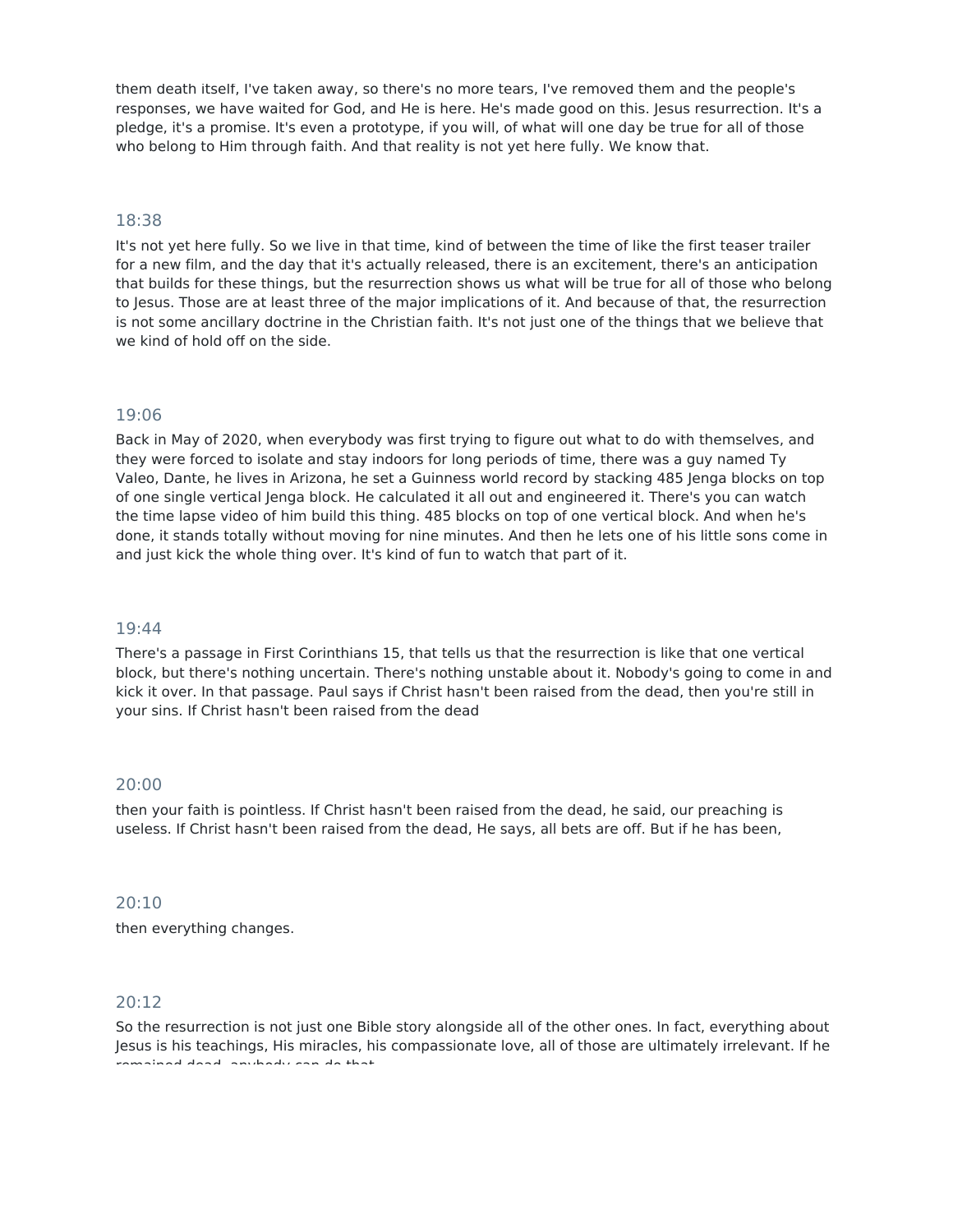remained dead, anybody can do that.

## 20:27

That someone lived and died is not good news that someone died and then lived is good news. So with the resurrection stands or falls, the entirety of who we claim to be and what we're trying to do as a church, either Jesus has triumphed over sin and death, or he hasn't. And if it death still has the final say in his life, and it still has the final say, in yours.

## 20:50

That's why the central claim of our fate is Jesus of Nazareth, who was crucified is risen.

# 20:57

Now that's Look, that's a bold claim. It has monumental implications. I'm not going to try to soft pedal it here for you at all. That's why the women responded the way that they did. And yet the resurrection demands a response.

## 21:09

We have to respond to this somehow.

# 21:12

And there's always been a range of responses to it always been a range of ways in which people do respond to it. Perhaps the case study for the one that gives us a little paradigm that shows the way it almost always is, comes at the end of Acts, chapter 17.

## 21:29

Paul was in Athens at this point has been preaching and teaching to the philosophers there and beginning in verse 32, we see this.

## 21:37

Now when they heard of resurrection of the resurrection of the dead, some mocked, but others said, we will hear you again about this. So Paul went out from their midst, but some men joined him and believed, among whom also were Denise's theory obligate, and a woman named Ameris, and others with them.

 $71.58$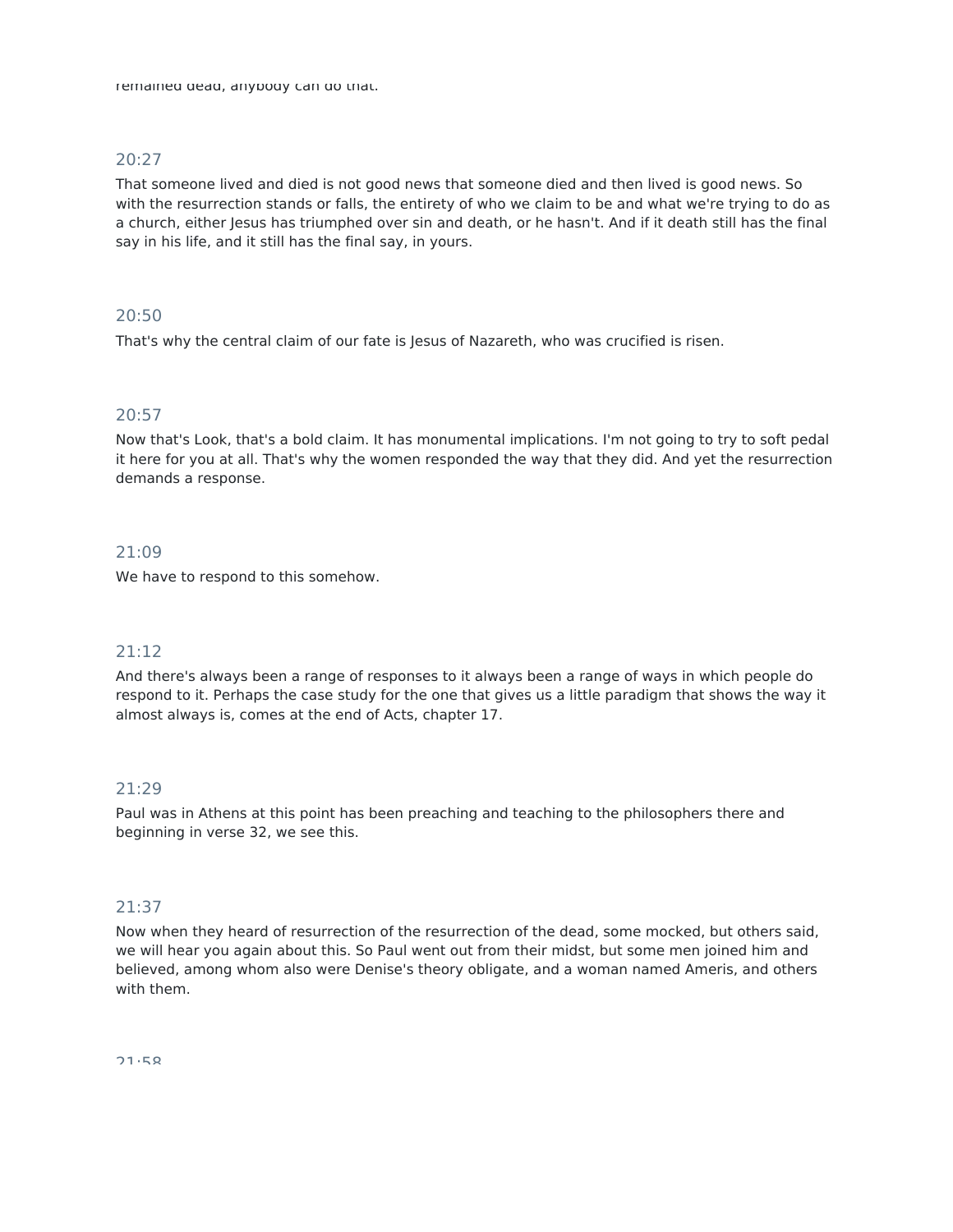That right there shows the kind of range of reactions that are always present when we hear this news that this Jesus who died is alive forevermore, some mocked.

22:08 Maybe that's where you are.

# 22:11

Maybe the resurrection is an idle tale. Maybe it just sounds too good to be true. This just sounds like the projection of wish fulfillment, or some bad first century fanfiction to write a better ending to a story. Death relinquishes its hold on no one, this can't be true. But if that's where you are, ask yourself why? Why are you so certain that this is impossible? Why are you so certain that this can't be true?

# 22:35

Is it because you haven't seen physical tangible evidence right in front of you? That's all Thomas felt until he touched the pierced hands of his Lord.

## 22:44

If you find yourself convinced that this is impossible, at least stop and ask yourself why.

## 22:49

Some people, though, said, well, we want to hear a little bit more about this. Maybe they weren't quite ready to make this full jump. Yeah, they said this is this is something I haven't heard anything like this before. I'd like to hear a little bit more about this a questions. They didn't know what to make of this, because this was something entirely new to them. And if you read the Gospel accounts, you see that this is the first reaction that many of the disciples had. And Jesus doesn't condemn them for having those questions. He doesn't criticize them for that. Instead, he continues to demonstrate to them the truth of what had happened. So if you are intrigued if you're at that point of saying, oh, I want to hear a little bit more about this, I want to encourage you to keep exploring, go ahead and ask the Lord to show you the truth because the truth can stand up to scrutiny.

#### 23:31

Maybe you're saying I want to hear a little bit more.

23:34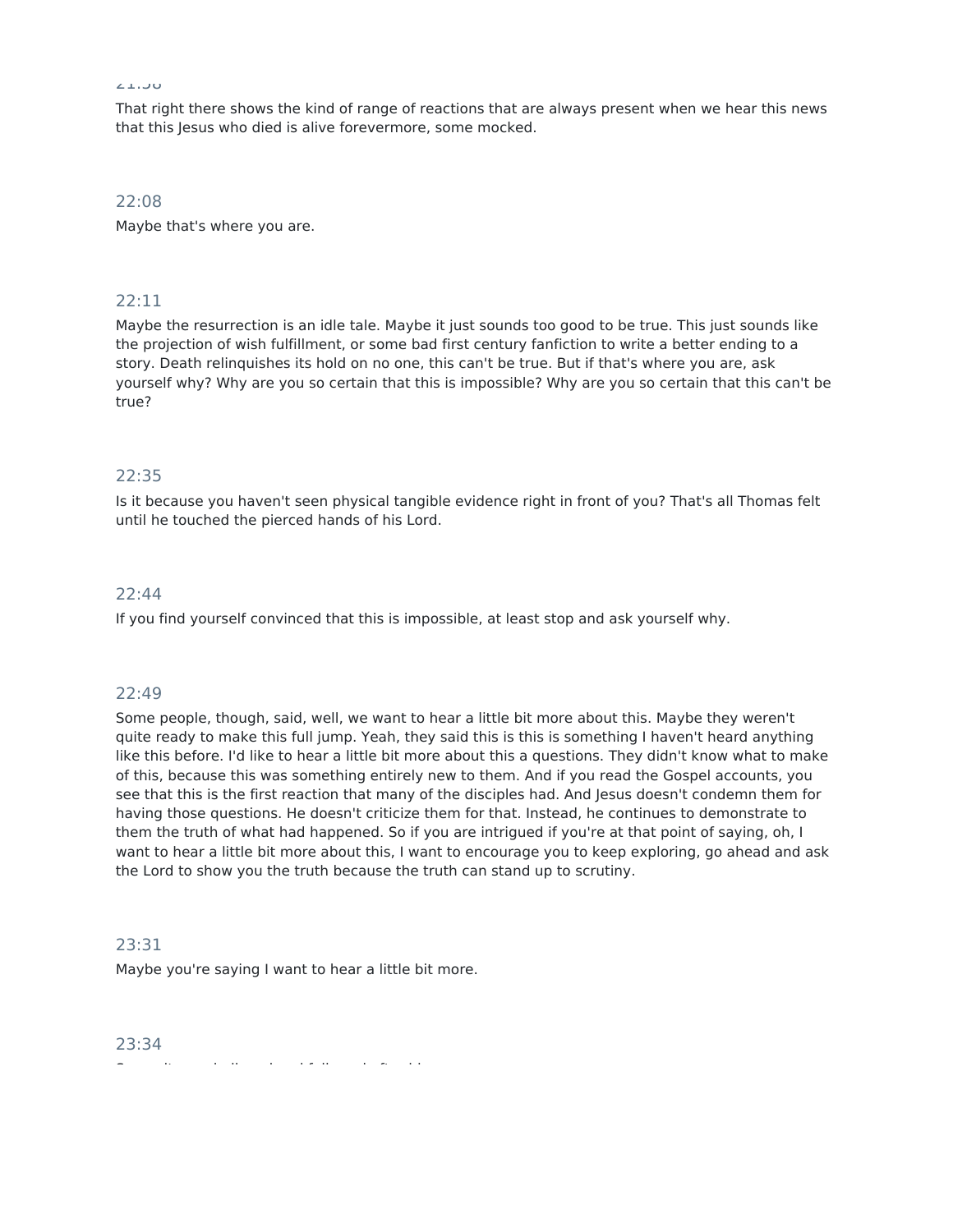Some, it says believed and followed after him.

## 23:39

Now perhaps this is where you are, maybe you've even been there for years. Look, if that's the case, just take time this morning to rejoice in this good news that Jesus is alive. Or maybe this is a place you feel like you're getting to for the first time this morning.

# 23:52

Romans chapter 10, verses nine and 10. Say if you confess with your mouth that Jesus is Lord and believe in your heart, that God raised Him from the dead, then you will be saved with the heart one believes and is justified and with the mouth, one confesses, and is saved. This is the truth to which we cling. So if that's where you are, maybe that's where you feel like you're getting to know that Jesus has called you out of death and into life and that there is no condemnation for those who belong to Jesus Christ, and nothing can possibly separate you from the love of God in Christ Jesus our Lord. And that's true because he is risen.

# 24:27

And if this is where you are, and this is what you know.

# 24:31

And remember the command that was given to those at the tomb that morning,

## 24:35

go and tell others

## 24:37

go and tell them what you've seen, and what you've heard.

# 24:41

Because there's a response that we need to have.

## 24:47

One of my favorite Easter illustrations I'm just gonna close with this is a story about a shoemaker who lived in Paris. His name was John Lenoir. He lived in Paris at the end of the 18th century. And we have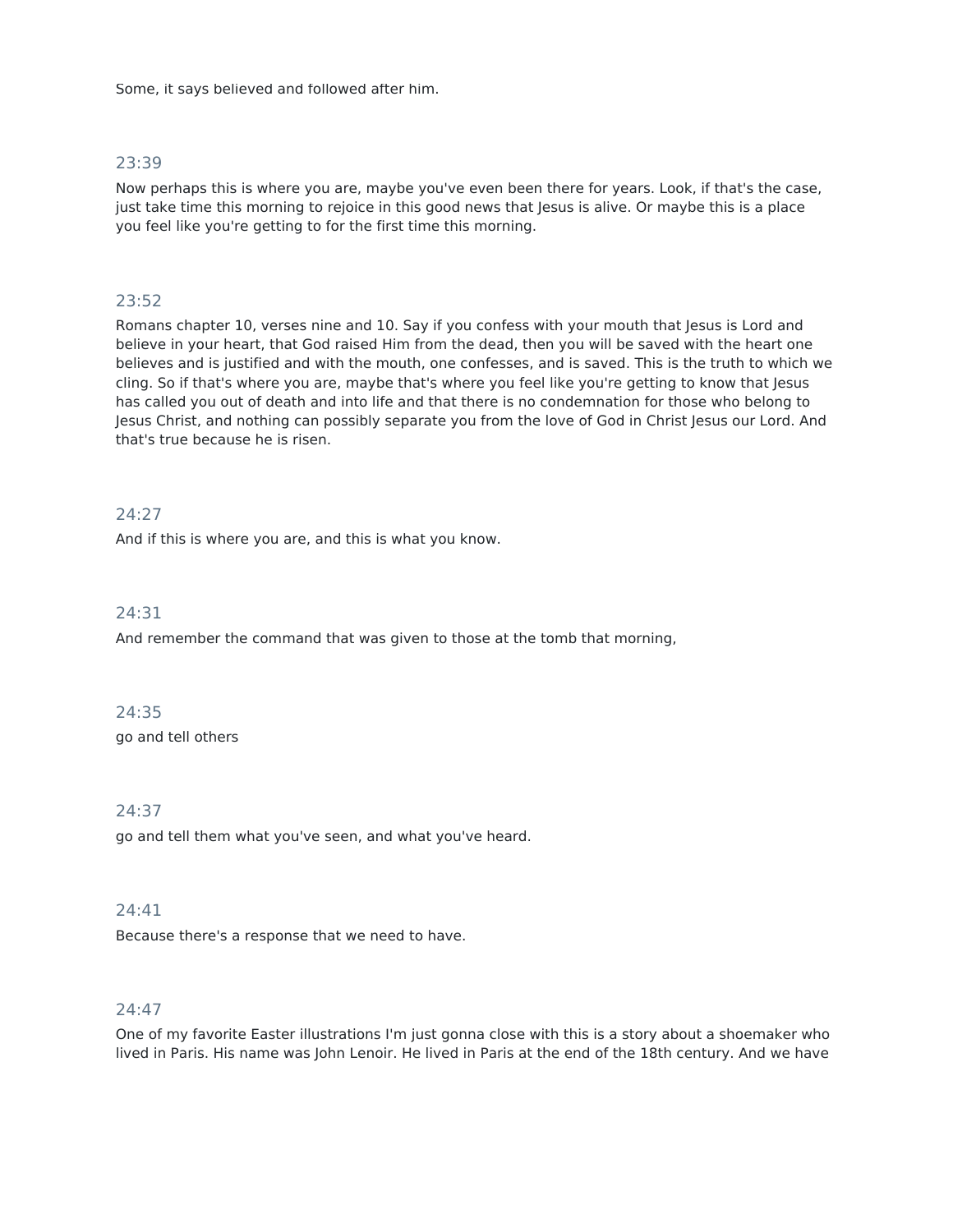He says nothing of importance happened today. That was the whole entry. nothing of importance happened today. He wrote that on July 14 1789. Unbeknownst to John, on the other side of the city, the Bastille had been stormed and the French Revolution had begun. It was an event that would change the course of Western history in front of remake the modern world, as we know it yet in the mind of an oblivious Parisian Shoemaker. nothing of importance happened today.

# 25:27

Now, undoubtedly, he went back and reread that journal and revised his entry, I think for that day for most of the inhabitants at first Easter morning, and for many inhabitants of the world ever since they would say nothing of importance really happened today.

# 25:42

But for those who awoke and found a vacated grave, they realized this changes everything.

#### 25:48

And for those ever since who have recognized the new reality that the resurrection brings this day changes. Everything in the day will come when all will see the events of this day have forever transformed the very fabric of the cosmos because the Lord lives. Death has lost its sting. And the grave has surrendered. Its finality Jesus of Nazareth, who was crucified, is risen.

#### 26:14

Let's pray.

## 26:19

Great God, our heavenly Father, give us new joy as we hear of Jesus resurrection. Give us new courage as we bear witness to that truth. Give us new patience, as we wait to see him and to be made like he is. Thank you for the stunning news of this day.

#### 26:39

Use it to transform our lives, our homes, our communities, and your world. We pray this in the name of our risen Lord Jesus, the King.